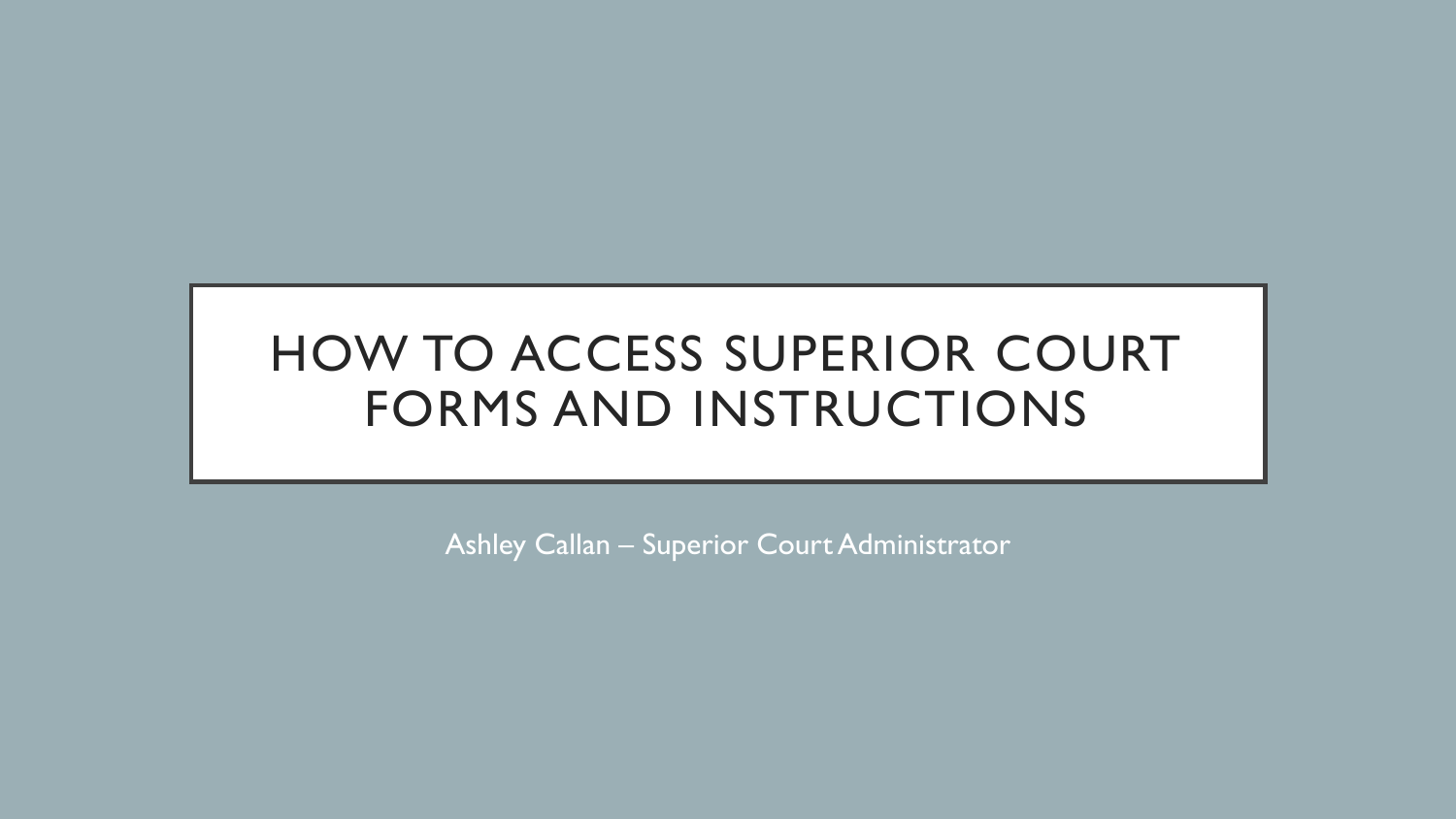

# www.spokanecounty.org

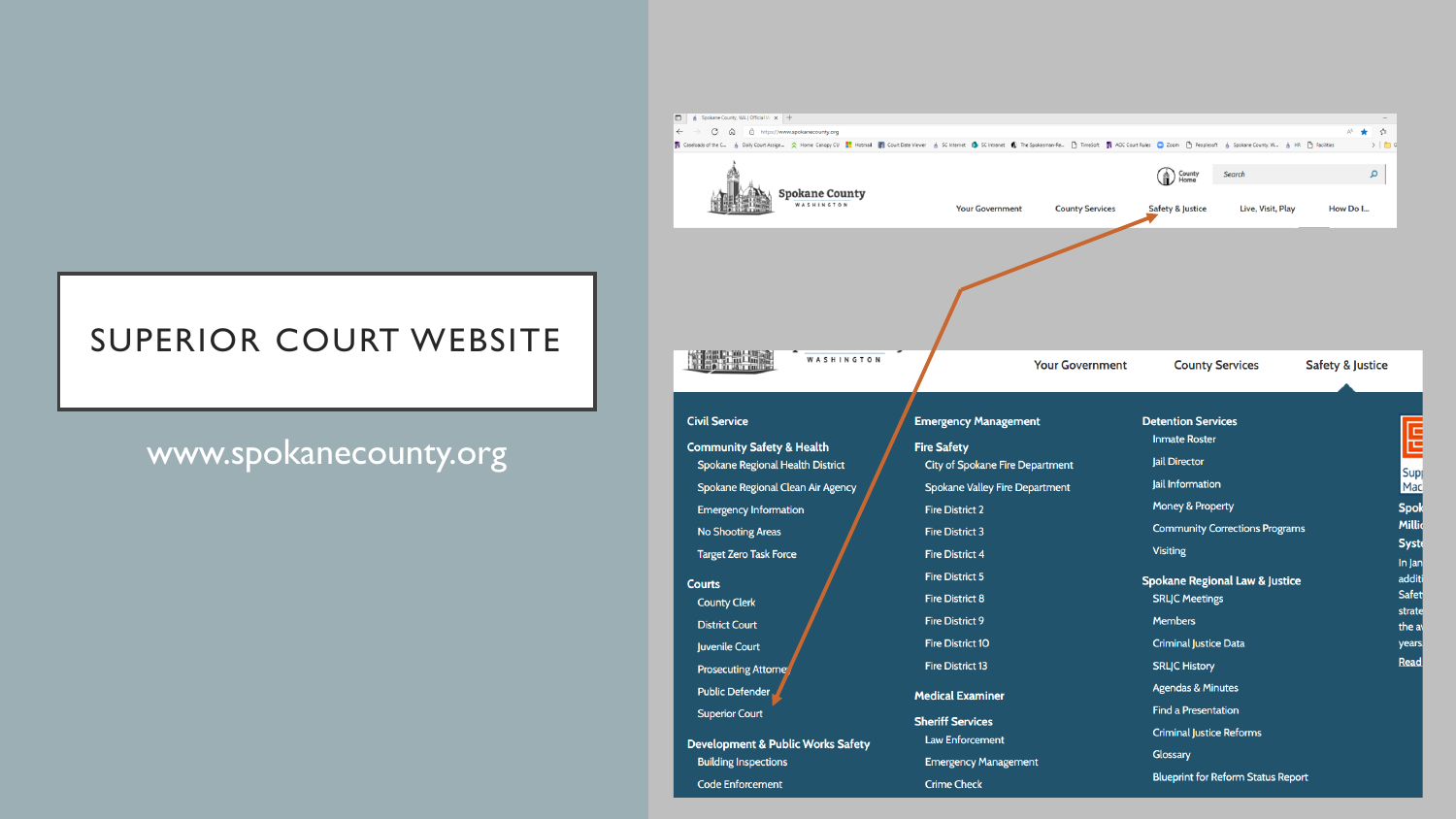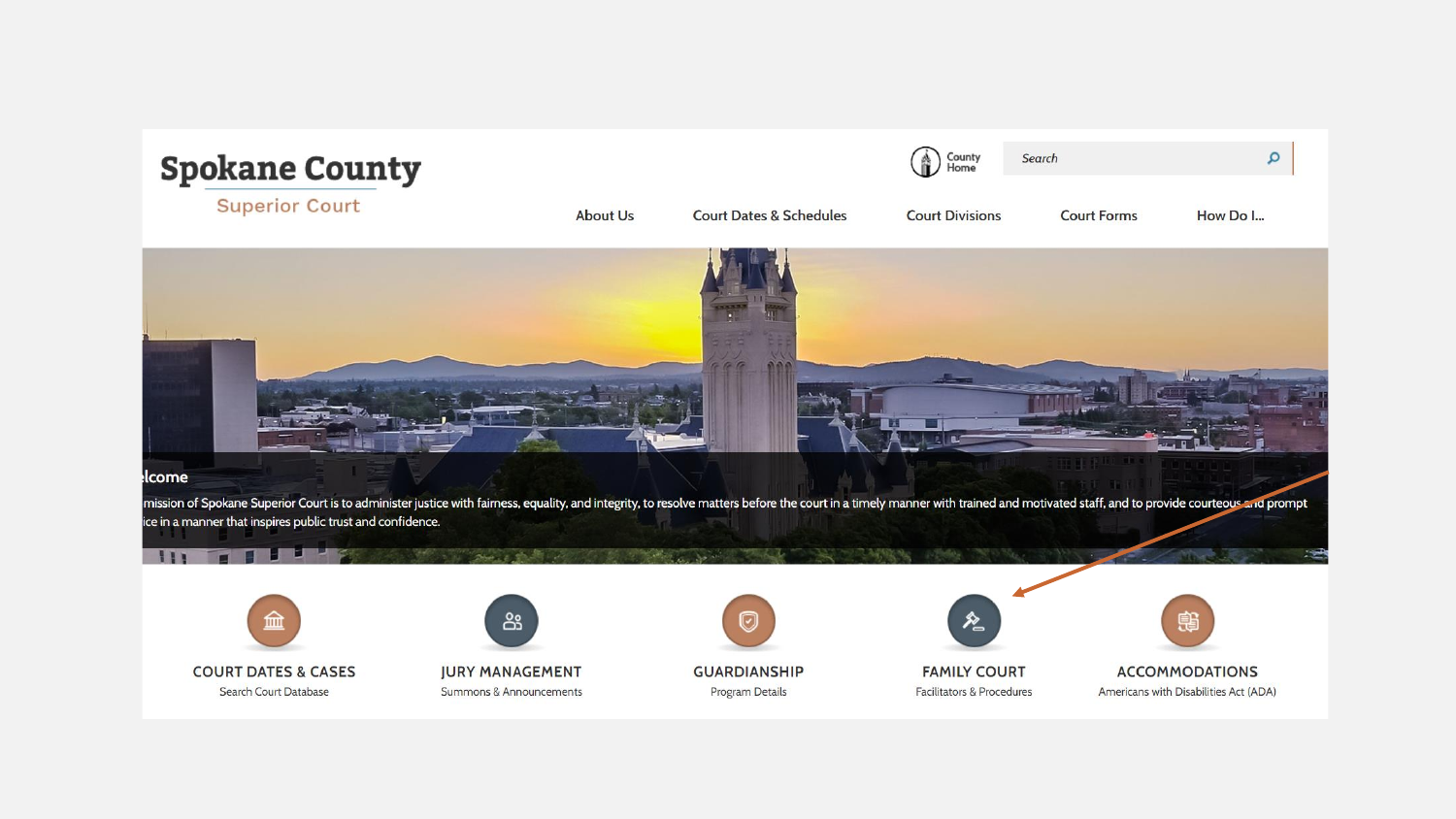### FAMILY COURT WEBSITE

The main Family Court website contains

- Instructions for how to appear remotely
- Hybrid Hearing Policy
- Commissioner Order Policy
- Dockets by Day

Participant Instructions on How to Appear by Video - Family Law

**Commissioner Docket Post COVID Hybrid Hearing Policy** 

**Commissioner Order Post COVID Policy** 

**Family Law Motion Docket Calendars** 

Dockets by Weekday

**Tuesday's Motion Docket** 

**Wednesday's Motion Docket** 

**Thursday's Motion Docket** 

**Friday's Motion Docket**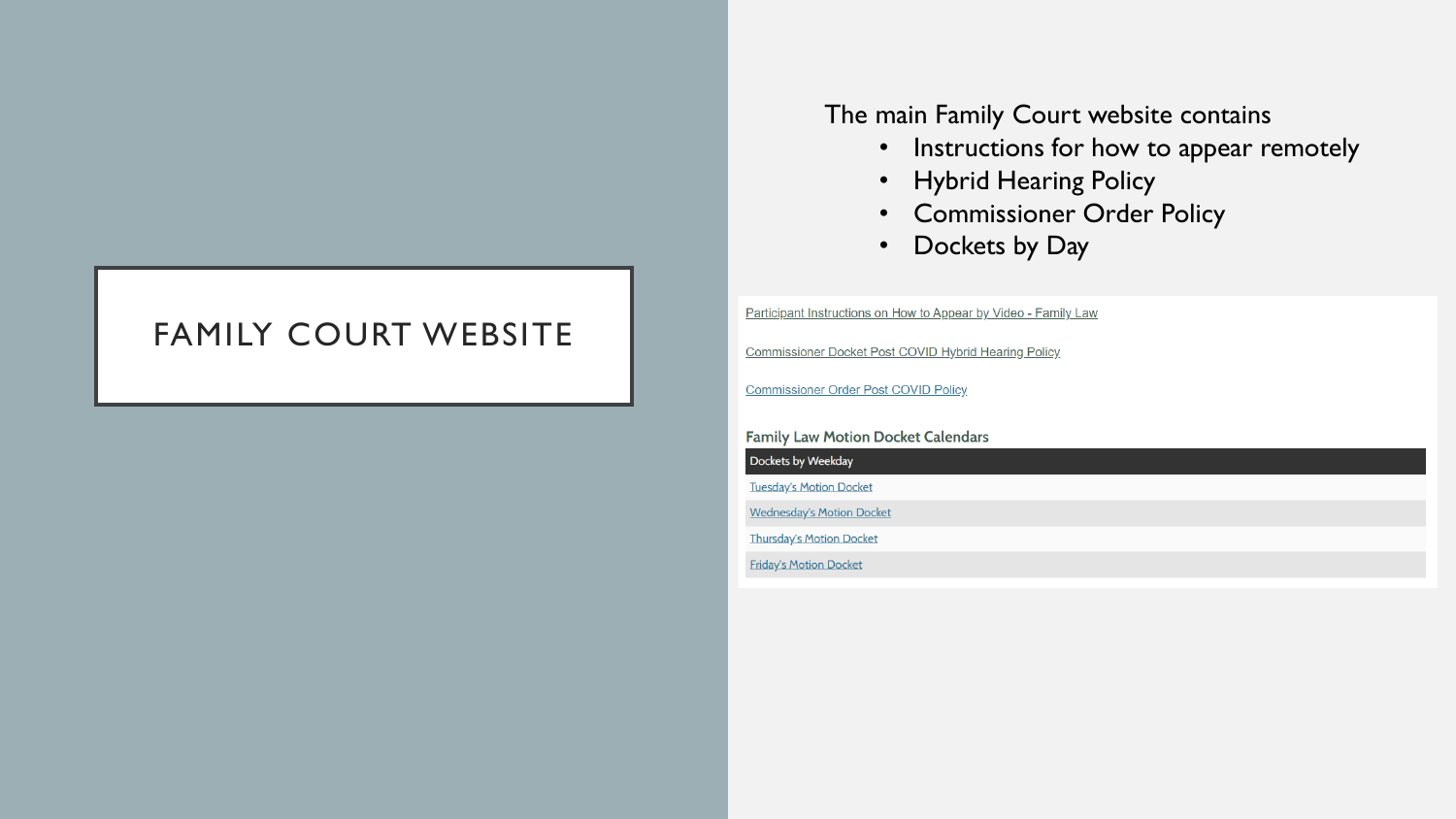#### Mandatory State Forms are found at courts.wa.gov



# FAMILY COURT FORMS

#### Mandatory State Forms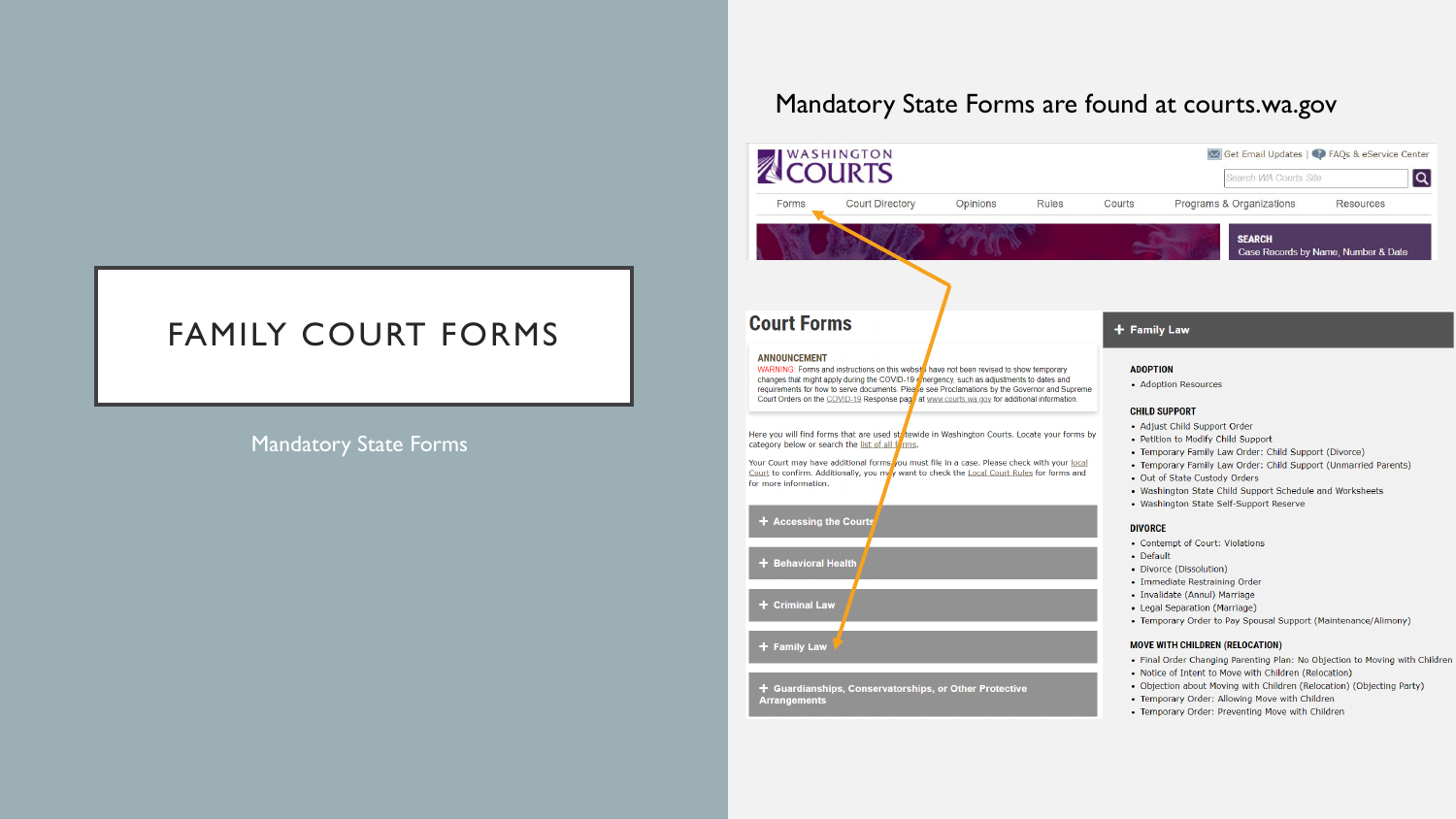# FAMILY COURT FORMS

#### Local Spokane County Forms

There are some forms that are unique to Spokane County. Those are found on the Family Law website:



The forms are listed alphabetically.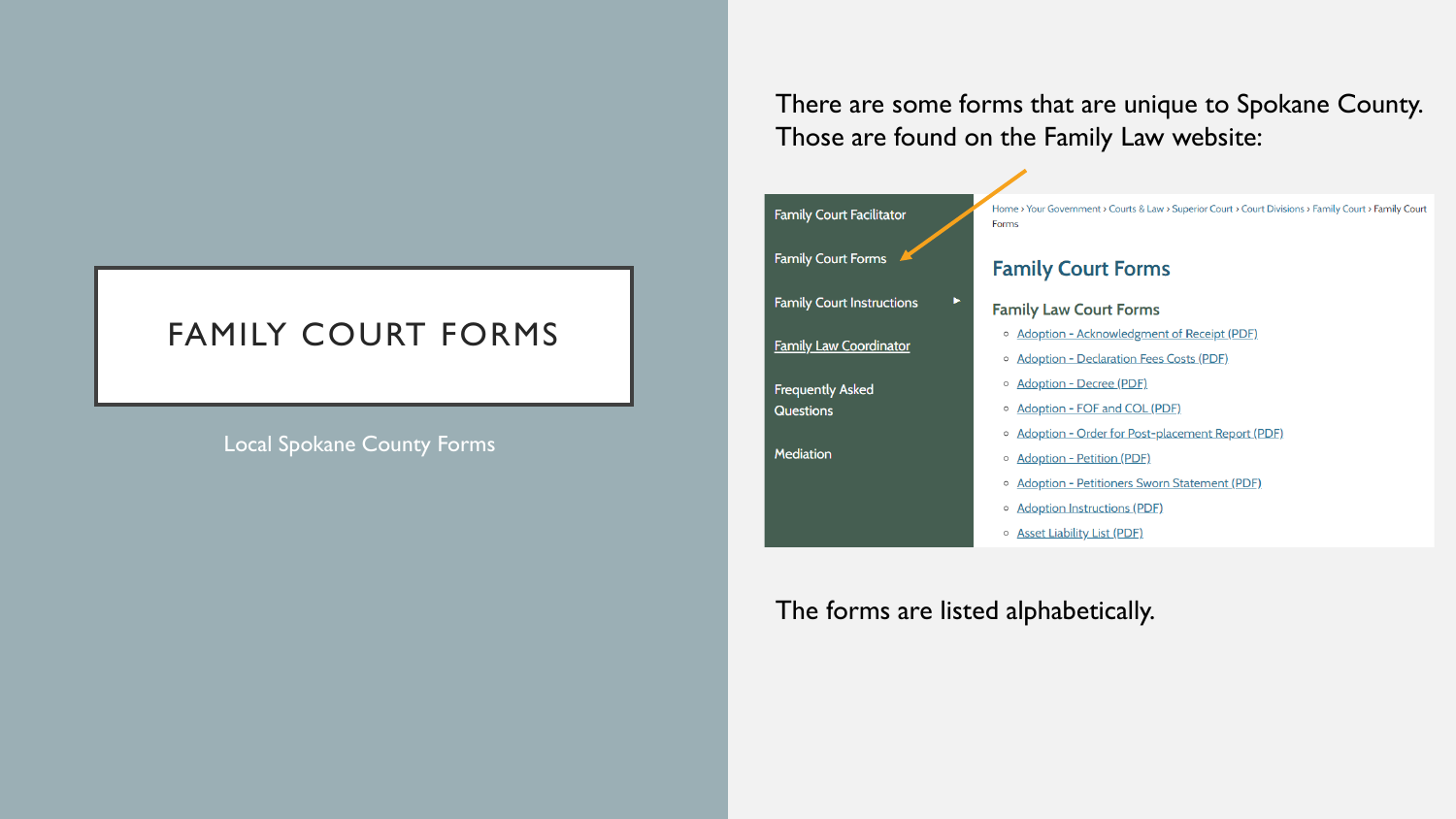# **FACILITATOR INSTRUCTIONS**

The facilitator instructions are on the Family  $\bullet$ Court website:

 $\blacktriangleright$ 

Family Court Facilitator

Family Court Forms

**Family Court Instructions** 

**Family Law Coordinator** 

**Frequently Asked** Questions

Mediation

Home > Your Government > Court

#### **Family Court**

**Superior Court is Accep** The recent enactment of the RCW 26.10, in its entirety and parent(s) and for children und

Spokane County Superior Cc to parents and/or children in I

To be considered for inclusion

1. A current resume, outlining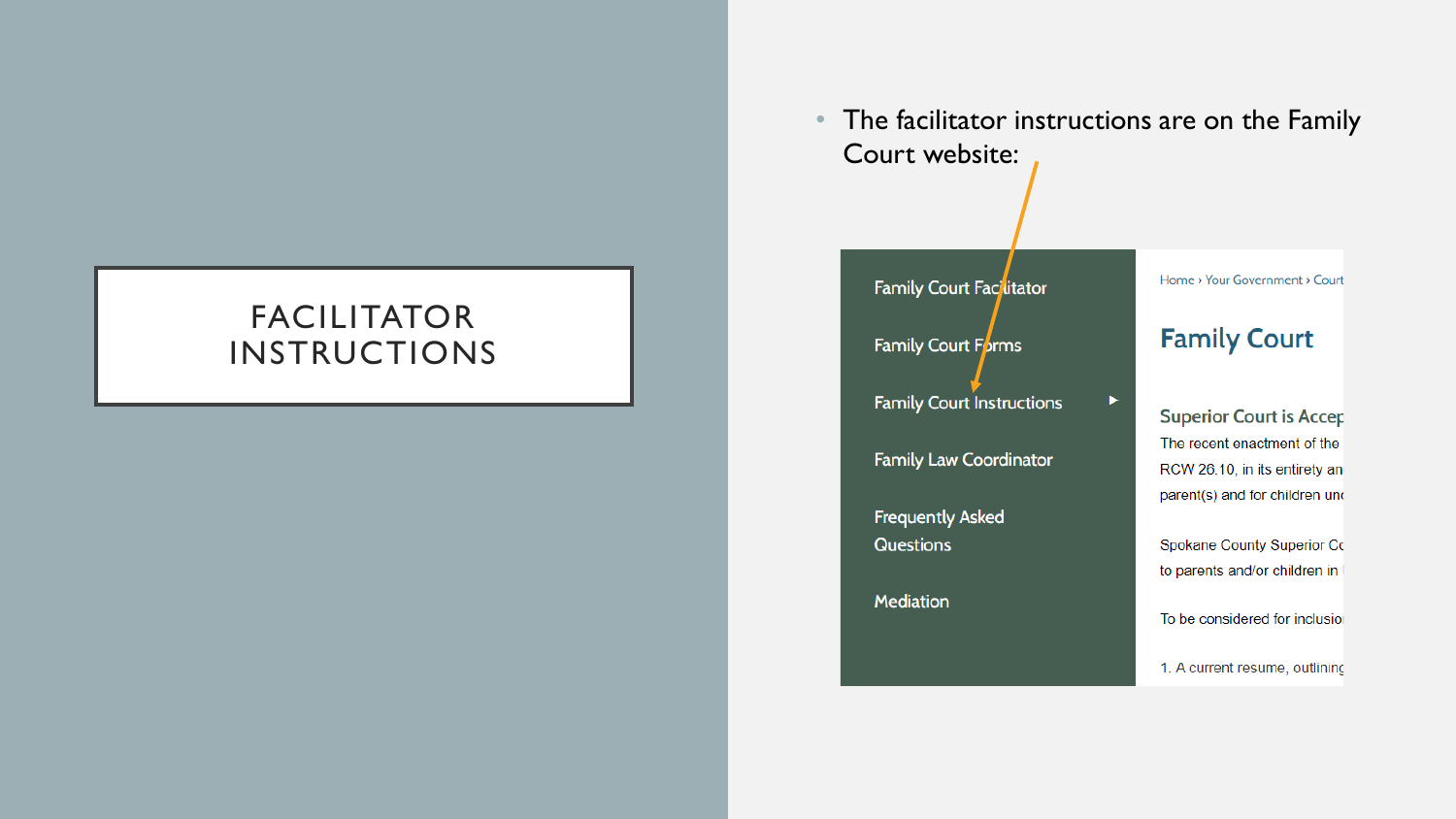# **FACILITATOR INSTRUCTIONS**

In addition to general procedural information, the Facilitator provides case type specific instructions:

#### **Court House Facilitator (Family Law) Instructions**

- o GR 34 Waiver of Civil Filing Fee and Surcharge (PDF)
- o Divorce
- o Temporary Orders/Immediate Ex Parte Restraining Orders-Married Parents or Divorced **Parents**
- o Legal Separation No Children (PDF)
- o Unmarried Parents/Parentage
- o Temporary Orders/Immediate Ex Parte Restraining Orders-Unmarried Parents/Never **Married Parents**
- o Parenting Plan Modification
- o Child Support Modification
- o Contempt of Court Action
- o Alternative Service (Instructions on Serving Legal Documents)
- **o** Relocation
- o Registration of Custody Determination (PDF)
- o Revision of Court Commissioner's Order or Judgment
- o Family Law Procedures
- o Checklist for Minor Guardianships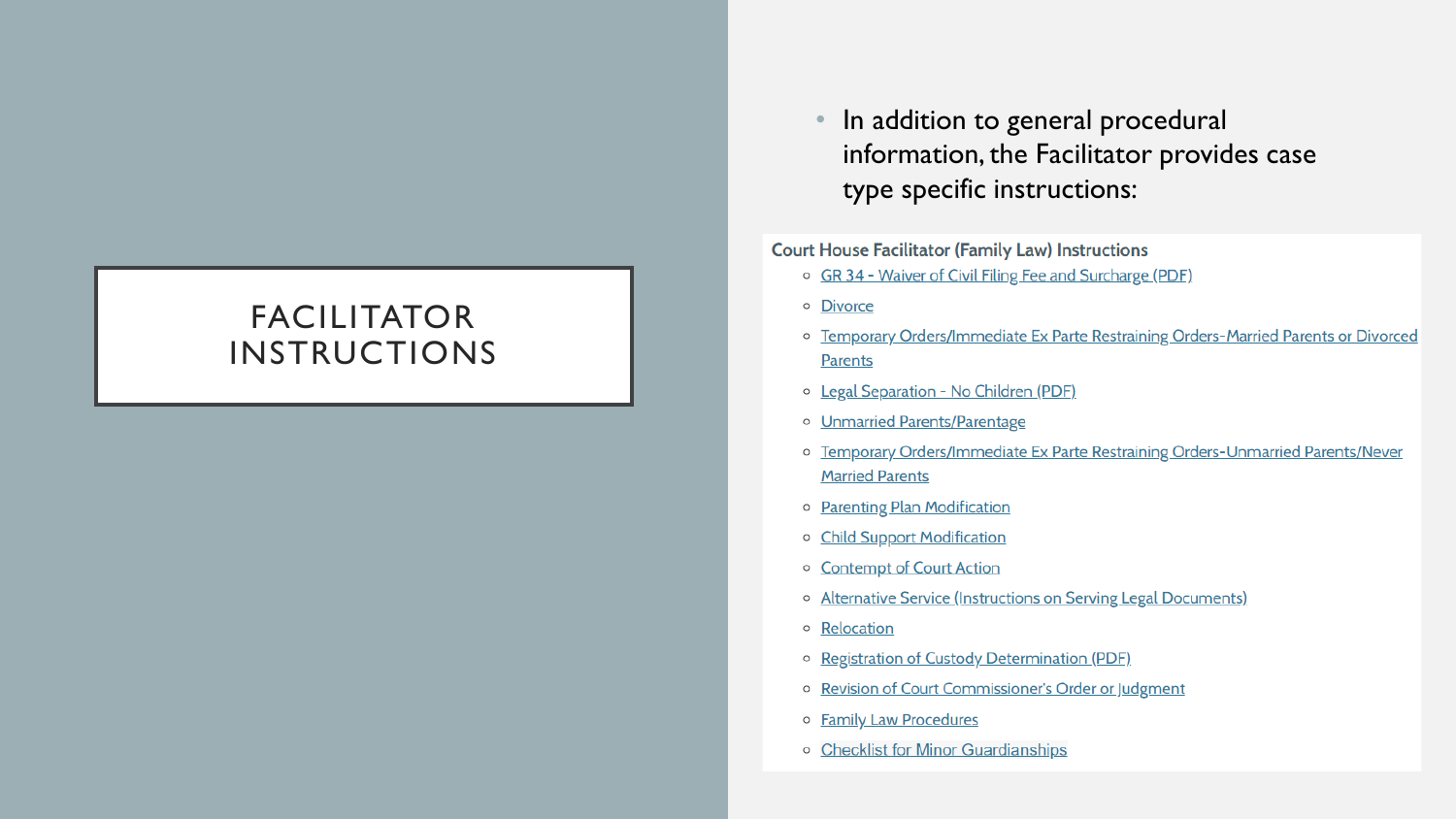### The instructions provide a step-by-step guide to filing and completing your case. There are references to the specific forms you will need.

# FACILITATOR INSTRUCTIONS

2. Fill out the following papers completely and sign. Print clearly in black ink or type.

- Confidential Information Form (FL All Family 001)
- Summons: Notice about Petition for Parenting Plan, Residential Schedule, and/or Child Support (FL Parentage 330)
- Petition for a Parenting Plan, Residential Schedule and/or Child Support (FL Parentage 331)
- Parenting Plan (FL All Family 140)

EstablishParentingPlan Page 1 of 4 RE 03/2022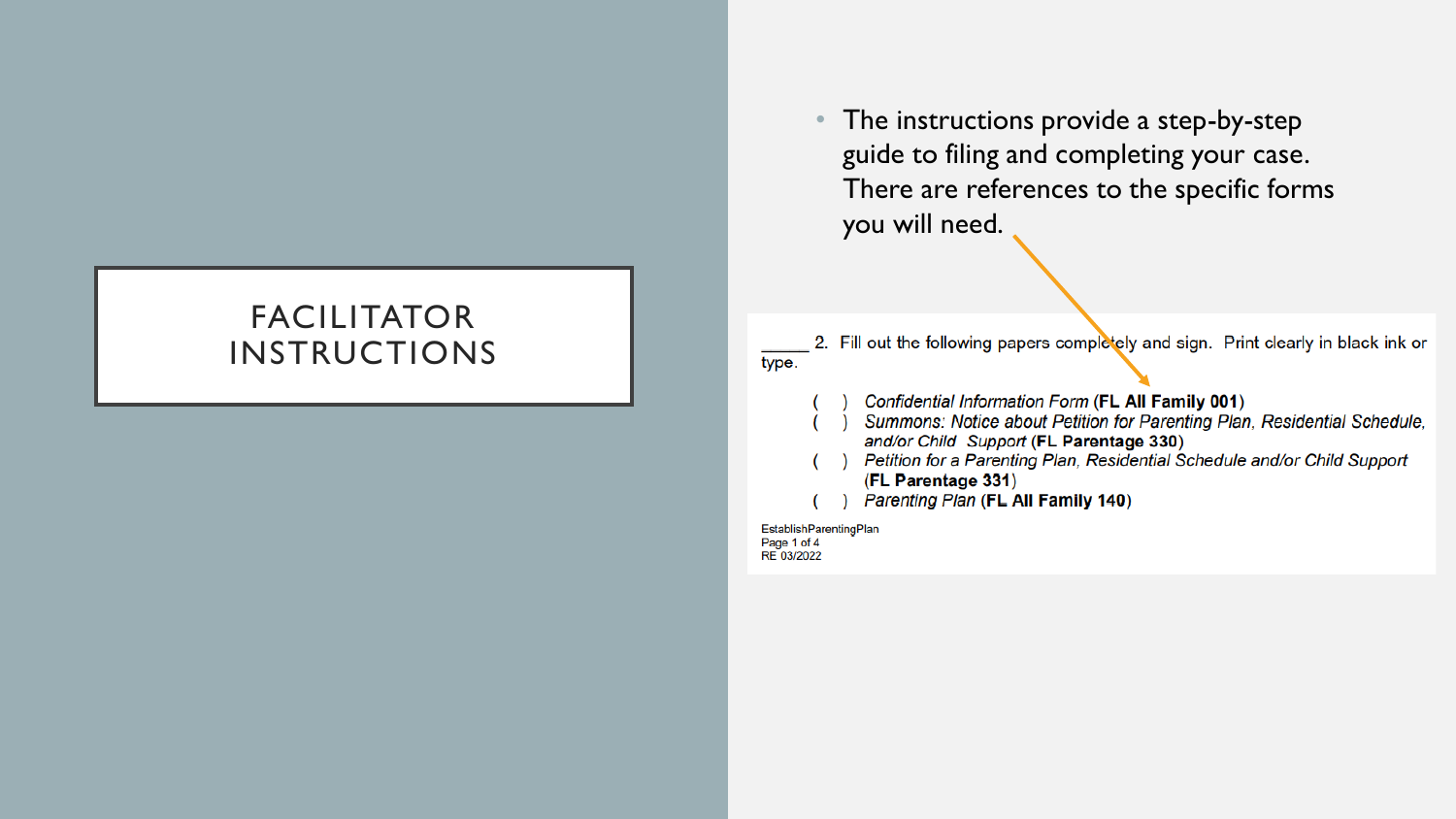# OTHER RESOURCES

#### • Washington Law Help

• www.washingtonlawhelp.org



• Some types of petitions have a guided interview to simplify the process